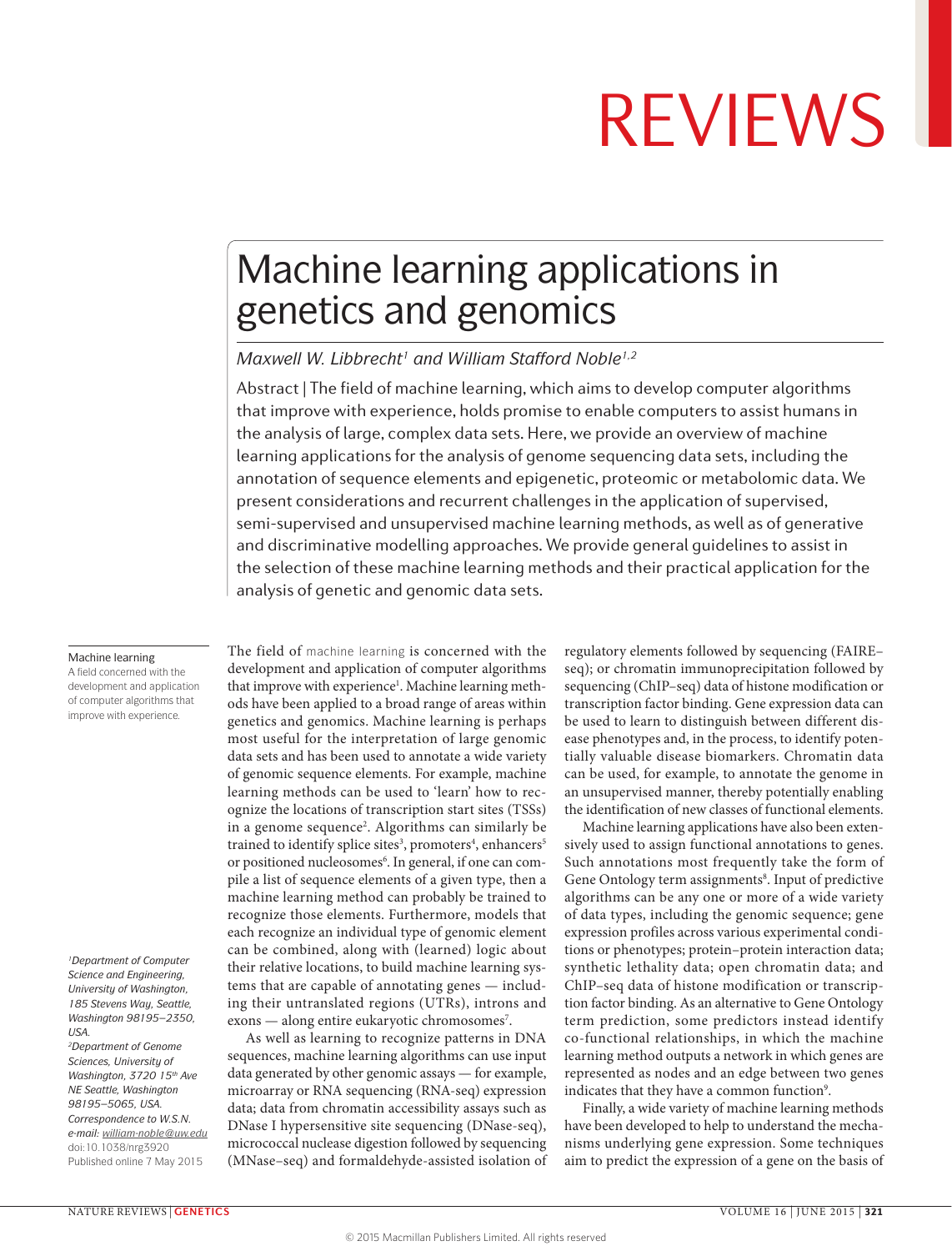#### Artificial intelligence

A field concerned with the development of computer algorithms that replicate human skills, including learning, visual perception and natural language understanding.

#### Heterogeneous data sets

A collection of data sets from multiple sources or experimental methodologies. Artefactual differences between data sets can confound analysis.

#### Likelihood

The probability of a data set given a particular model.

#### Label

The target of a prediction task. In classification, the label is discrete (for example, 'expressed' or 'not expressed'); in regression, the label is of real value (for example, a gene expression value).

#### Examples

Data instances used in a machine learning task.

#### Supervised learning

Machine learning based on an algorithm that is trained on labelled examples and used to predict the label of unlabelled examples.

the DNA sequence alone<sup>10</sup>, whereas others take into account ChIP-seq profiles of histone modification<sup>11</sup> or transcription factor binding<sup>12</sup> at the gene promoter region. More sophisticated methods attempt to jointly model the expression of all of the genes in a cell by training a network model<sup>13</sup>. Like a co-functional network, each node in a gene expression network denotes a gene; however, edges in this case represent, for example, the regulatory relationships between transcription factors and their targets.

Many of the problems listed above can also be solved using techniques from the field of statistics. Indeed, the line between machine learning and statistics is at best blurry, and some prefer the term statistical learning over machine learning<sup>14</sup>. Historically, the field of machine learning grew out of the artificial intelligence community, in which the term 'machine learning' became popular in the late 1990s. In general, machine learning researchers have tended to focus on a subset of problems within statistics, emphasizing in particular the analysis of large heterogeneous data sets. Accordingly, many core statistical concepts — such as the calibration of likelihood estimates, statistical confidence estimations and power calculations — are essentially absent from the machine learning literature.

Here, we provide an overview of machine learning applications in genetics and genomics. We discuss the main categories of machine learning methods and the key considerations that must be made when applying these methods to genomics. We do not attempt to catalogue all machine learning methods or all reported applications of machine learning to genomics, nor do we discuss any particular method in great detail. Instead, we begin by explaining several key distinctions in the main types of machine learning





and then outlining some of the major challenges in applying machine learning methods to practical problems in genomics. We provide an overview of the type of research questions for which machine learning approaches are appropriate and advise on how to select the type of methods that are likely to be effective. A more detailed discussion of machine learning applied to particular subfields of genetics and genomics is available elsewhere<sup>15-18</sup>.

#### Stages of machine learning

Machine learning methods proceed through three stages (FIG. 1). As an example, we consider an application to identify the locations of TSSs within a wholegenome sequence2 . First, a machine learning researcher develops an algorithm that he or she believes will lead to successful learning. Second, the algorithm is provided with a large collection of TSS sequences as well as, optionally, a list of sequences that are known not to be TSSs. The annotation indicating whether a sequence is a TSS is known as the label. The algorithm processes these labelled sequences and stores a model. Third, new unlabelled sequences are given to the algorithm, and it uses the model to predict labels (in this case, 'TSS' or 'not TSS') for each sequence. If the learning was successful, then all or most of the predicted labels will be correct. If the labels associated with test set examples are known — that is, if these examples were excluded from the training set because they were intended to be used to test the performance of the learning system — then the performance of the machine learning algorithm can be assessed immediately. Otherwise, in a prospective validation setting, the TSS predictions produced by the machine learning system must be tested independently in the laboratory. Note that this is an example of a subtype of machine learning called supervised learning, which is described in more detail in the next section. This process of algorithm design, learning and testing is simultaneously analogous to the scientific method on two different levels. First, the design–learn–test process provides a principled way to test a hypothesis about machine learning: for example, algorithm X can successfully learn to recognize TSSs. Second, the algorithm itself can be used to generate hypotheses: for example, sequence Y is a TSS. In the latter setting, the resulting scientific theory is instantiated in the model produced by the learning algorithm. In this case, a key question, which we return to below, is whether and how easily a human can interpret this model.

#### Supervised versus unsupervised learning

Machine learning methods can usefully be segregated into two primary categories: supervised or unsupervised learning methods. Supervised methods are trained on labelled examples and then used to make predictions about unlabelled examples, whereas unsupervised methods find structure in a data set without using labels. To illustrate the difference, consider again gene-finding algorithms, which use the DNA sequence of a chromosome as input to predict the locations and detailed intron–exon structure of all of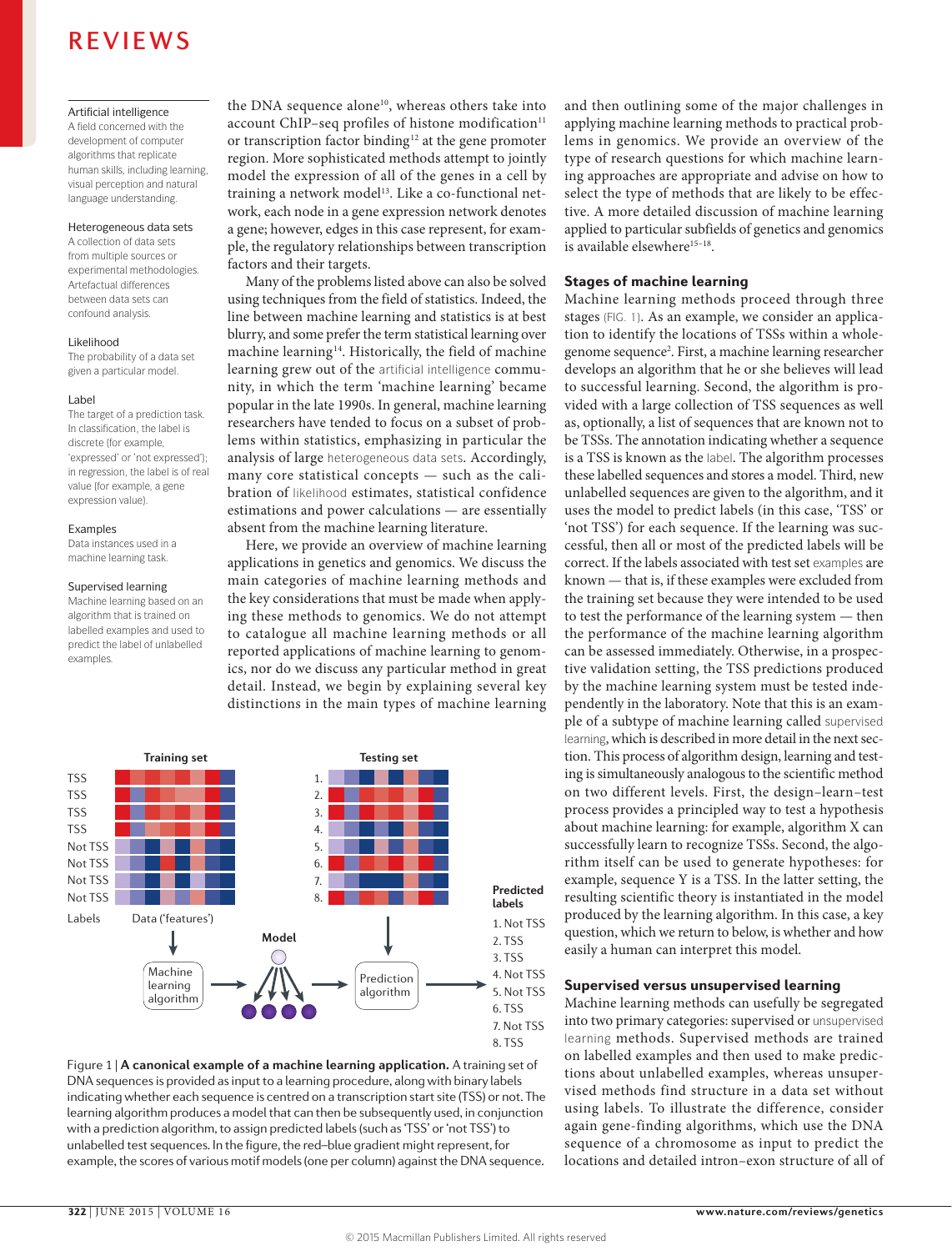





the protein-coding genes on the chromosome (FIG. 2). The most straightforward way to do so is to use what is already known about the genome to help to build a predictive model. In particular, a supervised learning algorithm for gene finding requires as input a training set of labelled DNA sequences specifying the locations of the start and end of the gene (that is, the TSS and the transcription termination site, respectively), as well as all of the splice sites in between these sites. The model then uses this training data to learn the general properties of genes, such as the DNA sequence patterns that typically occur near a donor or an acceptor splice site; the fact that in-frame stop codons should not occur within coding exons; and the expected length distributions of 5ʹ and 3ʹ UTRs and of initial, internal and final introns. The trained model can then use these learned properties to identify additional genes that resemble the genes in the training set.

When a labelled training set is not available, unsupervised learning is required. For example, consider the interpretation of a heterogeneous collection of epigenomic data sets, such as those generated by the Encyclopedia of DNA Elements [\(ENCODE\)](http://www.encodeproject.org) Consortium and the [Roadmap Epigenomics Project.](http://www.roadmapepigenomics.org) A priori, we expect that the patterns of chromatin accessibility, histone modifications and transcription factor binding along the genome should be able to provide a detailed picture of the biochemical and functional activity of the genome. We may also expect that these activities could be accurately summarized using a fairly small set of labels. If we are interested in discovering what types of label best explain the data, rather than imposing a pre-determined set of labels on the data, then we must use unsupervised rather than supervised learning. In this type of approach, the machine learning algorithm uses only the unlabelled data and the desired number of different labels to assign as input<sup>19-21</sup>; it then automatically partitions the genome into segments and assigns a label to each segment, with the goal of assigning the same label to segments that have similar data. The unsupervised approach requires an additional step in which semantics must be manually assigned to each label, but it provides the benefits of enabling training when labelled examples are unavailable and has the ability to identify potentially novel types of genomic elements.

*Semi-supervised learning.* The intermediate between supervised and unsupervised learning is semi-supervised learning<sup>22</sup>. In supervised learning, the algorithm receives as input a collection of data points, each with an associated label, whereas in unsupervised learning the algorithm receives the data but no labels. The semisupervised setting is a mixture of these two approaches: the algorithm receives a collection of data points, but only a subset of these data points have associated labels. In practice, gene-finding systems are often trained using a semi-supervised approach, in which the input is a collection of annotated genes and an unlabelled whole-genome sequence. The learning procedure begins by constructing an initial gene-finding model on the basis of the labelled subset of the training data alone. Next, the model is used to scan the genome, and tentative labels are assigned throughout the genome. These tentative labels can then be used to improve the learned model, and the procedure iterates until no new genes are found. The semi-supervised approach can work much better than a fully supervised approach because the model is able to learn from a much larger set of genes — all of the genes in the genome — rather than only the subset of genes that have been identified with high confidence.

*Which type of method to use.* When faced with a new machine learning task, the first question to consider is often whether to use a supervised, unsupervised or semi-supervised approach. In some cases, the choice is limited; for example, if no labels are available, then only unsupervised learning is possible. However, when labels are available, a supervised approach is not always the best choice because every supervised learning method rests on the implicit assumption that the distribution responsible for generating the training data set is the same as the distribution responsible for generating the test data set. This assumption will be respected if, for example, one takes a single labelled data set and randomly subdivides it into a training set and a testing set. However, it is often the case that the plan is to train an algorithm on a training set that is generated differently from the testing data to which the trained model will eventually be applied. A gene finder trained using a set of human genes will probably not perform very well at finding genes in the mouse genome. Often, the divergence between training and testing is less

### Unsupervised learning

Machine learning based on an algorithm that does not require labels, such as a clustering algorithm.

#### Semi-supervised learning

A machine-learning method that requires labels but that also makes use of unlabelled examples.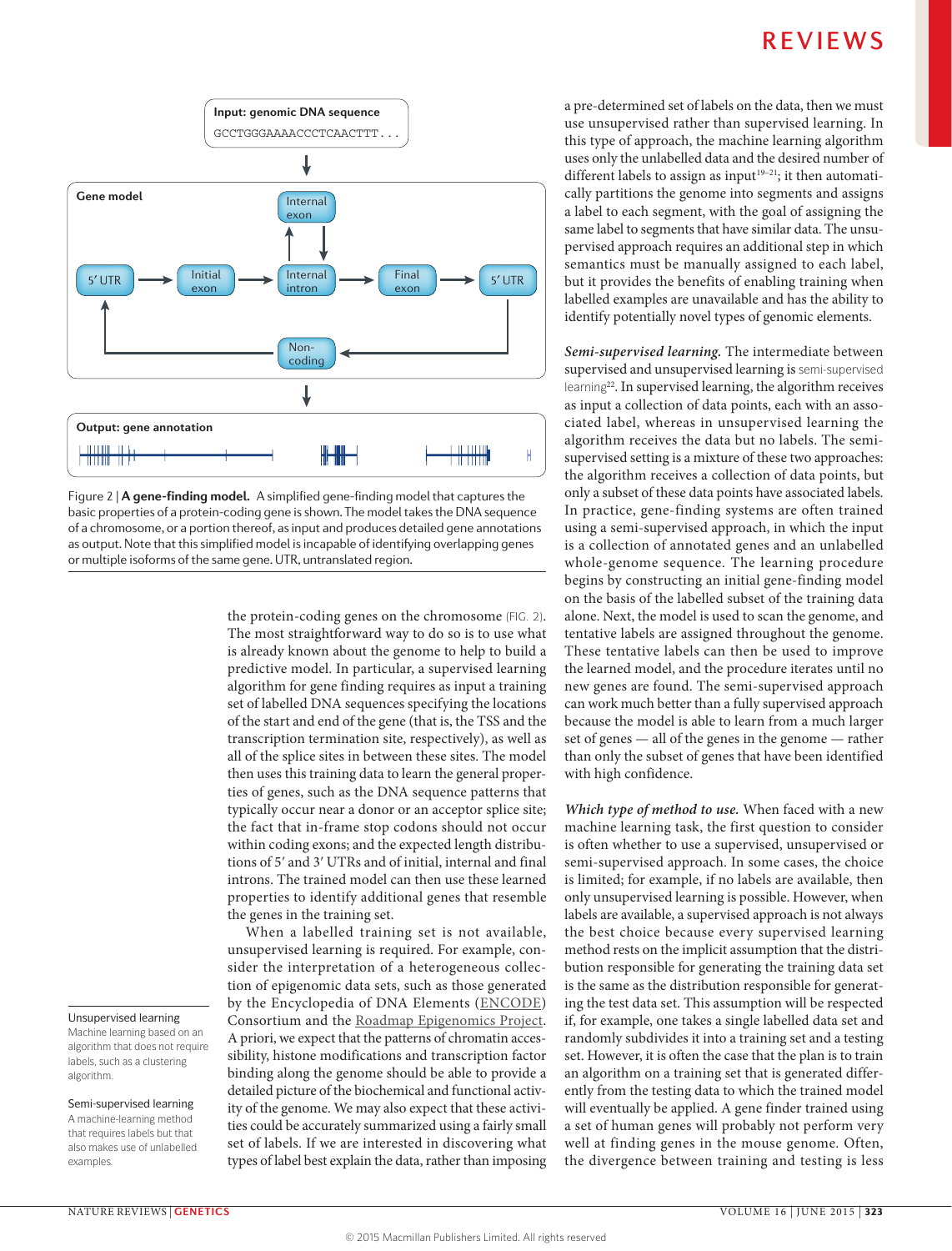obvious. For example, a TSS data set generated by cap analysis of gene expression (CAGE) will not contain non-polyadenylated genes<sup>23</sup>. If such genes also exhibit differences around the TSSs, then the resulting TSS predictor will be biased. In general, supervised learning should be used only when the training set and test set are expected to exhibit similar statistical properties.

When supervised learning is feasible and additional unlabelled data points are easy to obtain, one may consider whether to use a supervised or semi-supervised approach. Semi-supervised learning requires making certain assumptions about the data set<sup>22</sup> and, in practice, assessing these assumptions can often be very difficult. Therefore, a good rule of thumb is to use semi-supervised learning only when there are a small amount of labelled data and a large amount of unlabelled data.

#### Generative versus discriminative modelling

Applications of machine learning methods generally have one of two goals: prediction or interpretation. Consider the problem of predicting, on the basis of a ChIP–seq experiment, the locations at which a given transcription factor will bind to genomic DNA. This task is analogous to the TSS prediction task (FIG. 1), except that the labels are derived from ChIP–seq peaks. A researcher applying a machine learning method to this problem may either want to understand what properties of a sequence are the most important for determining whether a transcription factor will bind (that is, interpretation), or simply want to predict the locations of transcription factor binding as accurately as possible (that is, prediction). There are trade-offs between accomplishing these two goals — methods that optimize prediction accuracy often do so at the cost of interpretability.

The distinction between generative models and discriminative models plays a large part in the trade-off between interpretability and performance. The generative approach builds a full model of the distribution of features in each of the two classes and then compares how the two distributions differ from one another. By contrast, the discriminative approach focuses on accurately modelling only the boundary between the two classes. From a probabilistic perspective, the discriminative approach involves modelling only the conditional distribution of the label given the input feature data sets, as opposed to the joint distribution of the labels and features. Schematically, if we were to separate two groups of points in a 2D space (FIG. 3a), the generative approach builds a full model of each class, whereas the discriminative approach focuses only on separating the two classes.

A researcher applying a generative approach to the transcription factor binding problem begins by considering what procedure could be used to generate the observed data. A widely used generative model of transcription factor binding uses a position-specific frequency matrix (PSFM) (FIG. 3b), in which a collection of aligned binding sites of width *w* are summarized in a  $4 \times w$  matrix  $(M)$  of frequencies, where the entry at position *i*,*j* represents the empirical frequency of

observing the *i*<sup>th</sup> DNA base at position *j*. We can generate a random bound sequence according to this PSFM model by drawing *w* random numbers, each in the range  $[0,1)$ . For the  $j<sup>th</sup>$  random number, we select the corresponding DNA base according to the frequencies in the *j*<sup>th</sup> column of the matrix. Conversely, scoring a candidate binding site using the model corresponds to computing the product of the corresponding frequencies from the PSFM. This value is called the likelihood. Training a PSFM is simple — the empirical frequency of each nucleotide at each position simply needs to be computed.

A simple example of a discriminative algorithm is the support vector machine (SVM)<sup>24,25</sup> (FIG. 3c), the goal of which is to learn to output a value of 1 whenever it is given a positive training example and a value of –1 whenever it is given a negative training example. In the transcription factor binding prediction problem, the input sequence of length *w* is encoded as a binary string of length 4*w*, and each bit corresponds to the presence or absence of a particular nucleotide at a particular position.

This generative modelling approach offers several compelling benefits. First, the generative description of the data implies that the model parameters have well-defined semantics relative to the generative process. Accordingly, as shown in the example above, the model not only predicts the locations to which a given transcription factor binds but also explains why the transcription factor binds there. If we compare two different potential binding sites, we can see that the model prefers one site over another and also that the reason is, for example, the preference for an adenine rather than a thymine at position 7 of the motif. Second, generative models are frequently stated in terms of probabilities, and the probabilistic framework provides a principled way to handle problems like missing data. For example, it is still possible for a PSFM to make a prediction for a binding site where one or more of the bound residues is unknown. This is accomplished by probabilistically averaging over the missing bases. The output of the probabilistic framework has well-defined, probabilistic semantics, and this can be helpful when making downstream decisions about how much to trust a given prediction.

In many cases, including the example of transcription factor binding, the training data set contains a mixture of positive and negative examples. In a generative setting, these two groups of examples are modelled separately, and each has its own generative process. For instance, for the PSFM model, the negative (or background) model is often a single set (*B*) of nucleotide frequencies that represents the overall mean frequency of each nucleotide in the negative training examples. To generate a sequence of length *w* according to this model, we again generate *w* random numbers, but now each base is selected according to the frequencies in *B*. To use the foreground PSFM model together with the background model *B*, we compute a likelihood ratio that is simply the ratio of the likelihoods computed with respect to the PSFM and with respect to *B*.

#### Prediction accuracy

The fraction of predictions that are correct. It is calculated by dividing the number of correct predictions by the total number of predictions.

#### Generative models

Machine learning models that build a full model of the distribution of features.

#### Discriminative models

Machine learning approaches that model only the distribution of a label when given the features.

#### Features

Single measurements or descriptors of examples used in a machine learning task.

#### Probabilistic framework

A machine learning approach based on a probability distribution over the labels and features.

#### Missing data

An experimental condition in which some features are available for some, but not all, examples.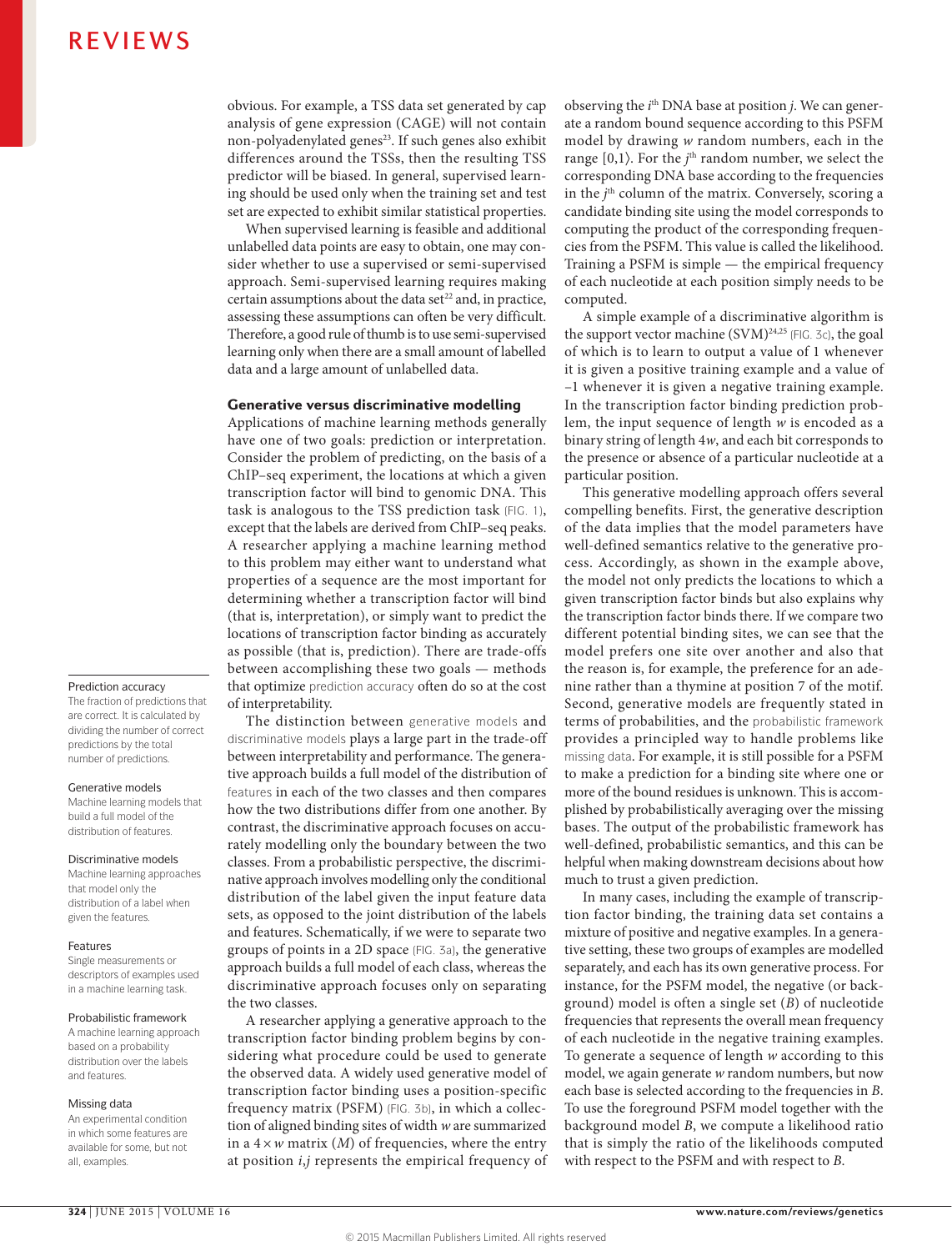

interpretability and prediction accuracy. If we were to separate two groups of points, the generative model characterizes Figure 3 | **Two models of transcription factor binding. a** | Generative and discriminative models are different in their both classes completely, whereas the discriminative model focuses on the boundary between the classes. **b** | In a position-specific frequency matrix (PSFM) model, the entry in row *i* and column *j* represents the frequency of the *i* th base occurring at position *j* in the training set. Assuming independence, the probability of the entire sequence is the product of the probabilities associated with each base. **c** | In a linear support vector machine (SVM) model of transcription factor binding, labelled positive and negative training examples (red and blue, respectively) are provided as input, and a learning procedure adjusts the weights on the edges to predict the given label. **d** | The graph plots the mean accuracy (±95% confidence intervals) of PSFM and SVM, on a set of 500 simulated test sets, of predicting transcription factor binding as a function of the number of training examples.

The primary benefit of the discriminative modelling approach is that it probably achieves better performance than the generative modelling approach with infinite training data<sup>26,27</sup>. In practice, analogous generative and discriminative approaches often converge to the same solution, and generative approaches can sometimes perform better with limited training data. However, when the amount of labelled training data is reasonably large, the discriminative approach will tend to find a better solution, in the sense that it will predict the desired outcome more accurately when tested on previously unseen data (assuming that the data are from the same underlying distribution as the training data). To illustrate this phenomenon, we simulated data according to a simple PSFM model and trained a PSFM and an SVM, varying the number of training examples. To train a model with a width of 19 nucleotides to discriminate between bound and unbound sites with 90% accuracy requires 8 training examples for a PSFM model and only 4 examples for an SVM model (FIG. 3d). This improvement in performance is achieved because, by not attempting to accurately characterize the simpler parts of the 2D space, the discriminative model performs better at solving the discrimination task at hand. Thus, empirically, the discriminative approach will tend to give predictions that are more accurate.

However, the flipside of this accuracy is that by solving a single problem well, the discriminative approach fails to solve other problems at all. Specifically, because the internal parameters of a generatively trained model have well-defined semantics, we can use the model to ask various related questions, for example, not only whether CCCTC-binding factor (CTCF) bind to a particular sequence but also why does it bind to this sequence more tightly than to some other sequence. By contrast, the discriminative model only enables us to answer the single question for which it was designed. Thus, choosing between a generative and discriminative model involves a trade-off between predictive accuracy and interpretability of the model. Although the distinction between generative and discriminative models plays a large part in determining the interpretability of a model, the model's complexity — that is, the number of parameters it has — can be just as important. Models of either type that have a large number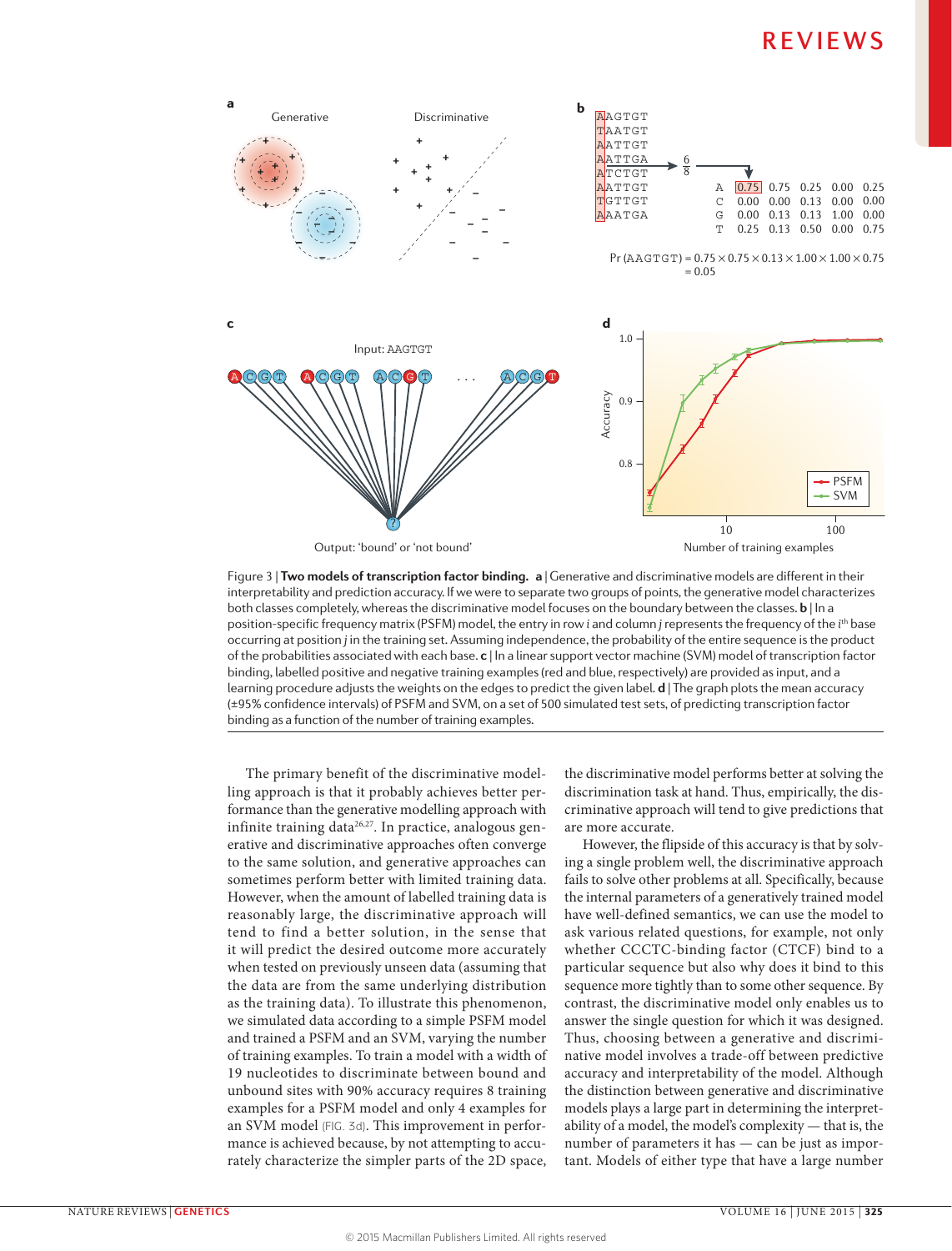#### Feature selection

The process of choosing a smaller set of features from a larger set, either before applying a machine learning method or as part of training.

#### Input space

A set of features chosen to be used as input for a machine learning method.

#### Uniform prior

A prior distribution for a Bayesian model that assigns equal probabilities to all models.

of parameters tend to be difficult to interpret but can generally achieve higher accuracy than models with few parameters if they are provided with enough data. The complexity of a model can be limited either by choosing a simple model or by using a feature selection strategy to restrict the complexity of the learned model.

#### Incorporating prior knowledge

In many applications, the success or failure of a machine learning method depends on the extent to which the method accurately encodes various types of prior knowledge about the problem at hand. Indeed, much of the practical application of machine learning involves understanding the details of a particular problem and then selecting an algorithmic approach that enables those details to be accurately encoded. There is no optimal machine learning algorithm that works best for all problems<sup>28</sup>, so the selection of an approach that matches the researcher's prior knowledge about the problem is crucial to the success of the analysis.

Often, the encoding of prior knowledge is implicit in the framing of the machine learning problem. As an example, consider the prediction of nucleosome positioning from primary DNA sequence<sup>6</sup>. The labels for this prediction task can be derived, for example, from an MNase–seq assay. In this case, after appropriate processing, each base is assigned an integer count of the number of nucleosome-sized fragments that cover the base. Therefore, it might seem natural to frame the problem as a regression, in which the input is, for example, a sequence of 201 bp and the output is the predicted coverage at the centre of the sequence. However, in practice, we may be particularly interested in identifying nucleosome-free regions. Hence, rather than asking the algorithm to solve the problem of predicting exact coverage at each base, we might instead opt to predict whether each base occurs in a nucleosome-free region. Switching from regression to classification makes the problem easier but, more importantly, this switch also encodes the prior knowledge that regions of high MNase accessibility are of particular biological interest.

*Implicit prior knowledge.* In other cases, prior knowledge is encoded implicitly in the choice of data that we provide as input to the machine learning algorithm. For example, Yip *et al.*29 trained a collection

of machine learning methods to distinguish among various types of genomic elements. Using chromatin data — DNase I accessibility and ChIP–seq profiles of histone modifications and transcription factor binding — one classifier distinguished regulatory regions that are close to a gene from regulatory regions that are far away from any gene. In this context, design of the input space (that is, the features that are provided as input to the classifier) is of crucial importance. In the work carried out by Yip *et al.*29, the features were computed by averaging over a 100-bp window. The choice of a 100-bp window is likely to reflect the prior knowledge that, at least for histone modification data, the data are arguably only meaningful at approximately the scale of a single nucleosome (147 bp) or larger. Moreover, replacing a single averaged feature with 100 separate features may be problematic. By contrast, for DNase accessibility data, it is plausible that averaging over 100 bp may remove some useful signal. Alternatively, prior knowledge may be implicitly encoded in the learning algorithm itself, in which some types of solutions are preferred over others<sup>30</sup>. Therefore, in general, the choice of input data sets, their representations and any pre-processing must be guided by prior knowledge about data and application.

*Probabilistic priors.* In a probabilistic framework, some forms of prior knowledge can be represented explicitly by specifying a prior distribution over the data. A common prior distribution is the uniform prior (also known as 'uninformative' prior) which, despite the name, can be useful in some contexts. Consider, for example, a scenario in which we have gathered a collection of ten validated binding sites for a particular transcription factor (FIG. 4), and we observe that the sequences cluster around a clear consensus motif. If we represent these sequences using a pure PSFM then, because our data set is fairly small, a substantial number of the entries in the PSFM will be zero. Consequently, the model will assign any sequence that contains one of these zero entries an overall probability of zero, even if the sequence otherwise exactly matches the motif. This is counter-intuitive. The solution to this problem is to encode the prior knowledge that every possible DNA sequence has the potential to be bound by a given transcription factor. The result is that even sequences containing nucleotides that we



method for putting a probabilistic prior on a position-specific frequency matrix involves augmenting the observed Figure 4 | **Incorporating a probabilistic prior into a position-specific frequency matrix.** A simple, principled nucleotide counts with pseudocounts and then computing frequencies with respect to the sum. The magnitude of the pseudocount corresponds to the weight assigned to the prior.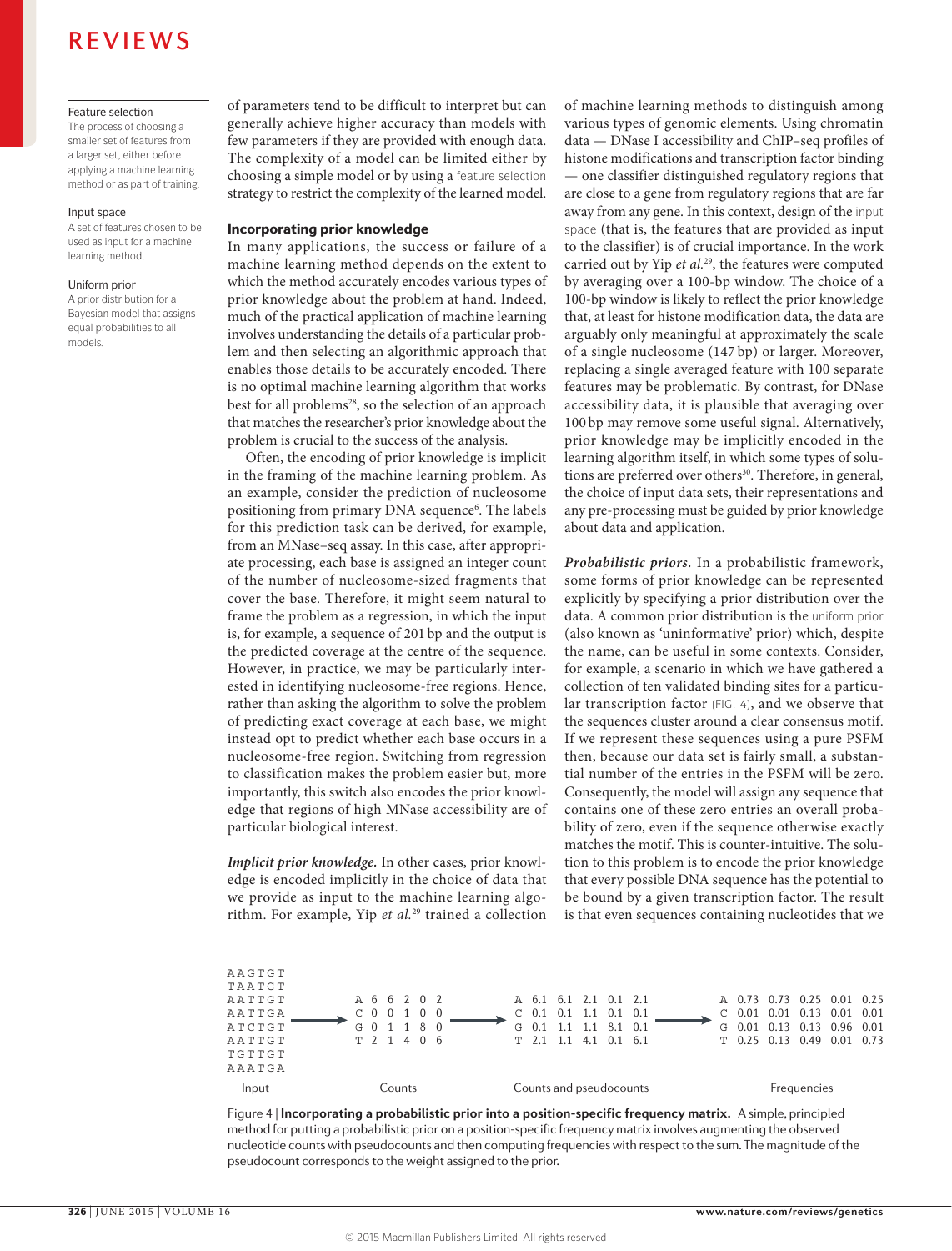

**Nature Reviews** | **Genetics** The task of predicting gene function labels requires methods that take as input data such Figure 5 | **Three ways to accommodate heterogeneous data in machine learning.** as gene expression profiles, genetic interaction networks and amino acid sequences. These diverse data types can be encoded into fixed-length features, represented using pairwise similarities (that is, kernels) or directly accommodated by a probability model.

have never observed in a given position can still be assigned a non-zero probability by the model.

In many probability models, much more sophisticated priors have been developed to capture morecomplex prior knowledge. A particularly successful example is the use of Dirichlet mixture priors in protein modelling31. In this example, the idea is that if we are examining an alignment of protein sequences and if we see many aligned leucines in a particular column, then, because we know that leucine and valine are biochemically similar, we may want to assign a high probability to sequences that contain a valine in that same column, even if we have never seen a valine there in our training data. The name Dirichlet mixture refers to the fact that the prior distribution is represented as a Dirichlet distribution, and that the distribution is a mixture in which each component corresponds to a group of biochemically similar amino acids. Such priors lead to substantially improved performance both in the modelling of evolutionarily related families of proteins<sup>31</sup> and in the discovery of protein motifs<sup>32</sup>.

#### Dirichlet mixture priors

Prior distributions for a Bayesian model over the relative frequencies of, for example, amino acids.

#### Kernel methods

A class of machine learning methods (for example, support vector machine) that use a type of similarity measure (called a kernel) between feature vectors.

*Prior information in non-probabilistic models.* By contrast, the incorporation of prior knowledge into non-probabilistic methods can be more challenging. For example, discriminative classifiers, such as artificial neural networks (ANNs) or random forests, do not provide any explicit mechanism for representing prior

knowledge. The topology of a multilayer ANN can represent information about dependencies between input features in the input space, but more general priors cannot be represented.

One class of discriminative methods does provide a more general mechanism for representing prior knowledge, if that knowledge can be encoded into a generalized notion of similarity. Kernel methods are algorithms that use a general class of mathematical functions called kernels in place of a simple similarity function (specifically, the cosine of the angle between two input vectors)<sup>33</sup>. The 'flagship' kernel method is the SVM classifier, which has been widely used in many fields, including biological applications ranging from DNA and protein sequence classification to mass spectrometry analysis<sup>25</sup>. Other methods that can use kernels include support vector regression as well as classical algorithms such as *k*-means clustering, principal component analysis and hierarchical clustering. Prior knowledge can be provided to a kernel method by selecting or designing an appropriate kernel function. For example, a wide variety of kernels can be defined between pairs of DNA sequences, in which the similarity can be based on shared *k*-mers irrespective of their positions within the sequences $34$ , on nucleotides occurring at particular positions<sup>35</sup> or on a mixture of the two<sup>36</sup>. A DNA sequence can even encode a simple model of molecular evolution, using algorithms that are similar to the Smith–Waterman alignment algorithm37. Furthermore, the Fisher kernel provides a general framework for deriving a kernel function from any probability model<sup>38</sup>. In this way, formal probabilistic priors can be used in conjunction with any kernel method. Kernel methods have a rich literature, which is reviewed in more detail in REF. 39.

#### Handling heterogeneous data

Another common challenge in learning from real biological data is that the data themselves are heterogeneous. For example, consider the problem of learning to assign Gene Ontology terms to genes. For a given term, such as 'cytoskeleton-dependent intracellular transport', a wide variety of data types might be relevant, including the amino acid sequence of the protein encoded by the gene; the inferred evolutionary relationships of that protein to other proteins across various species; the microarray or RNA-seq expression profile of the gene across a variety of phenotypic or environmental conditions; and the number and identity of neighbouring proteins identified using yeast two-hybrid or tandem affinity purification tagging experiments, or GFP-tagged microscopy images (FIG. 5). Such data sets are difficult to analyse jointly because of their heterogeneity: an expression profile is a fixed-length vector of real values; protein–protein interaction information is a binary network; and protein sequences are of variable lengths and are made up of a discrete 'alphabet'. Many statistical and machine learning methods for classification assume that all of the data can be represented as fixed-length vectors of real numbers. Such methods cannot be directly applied to heterogeneous data.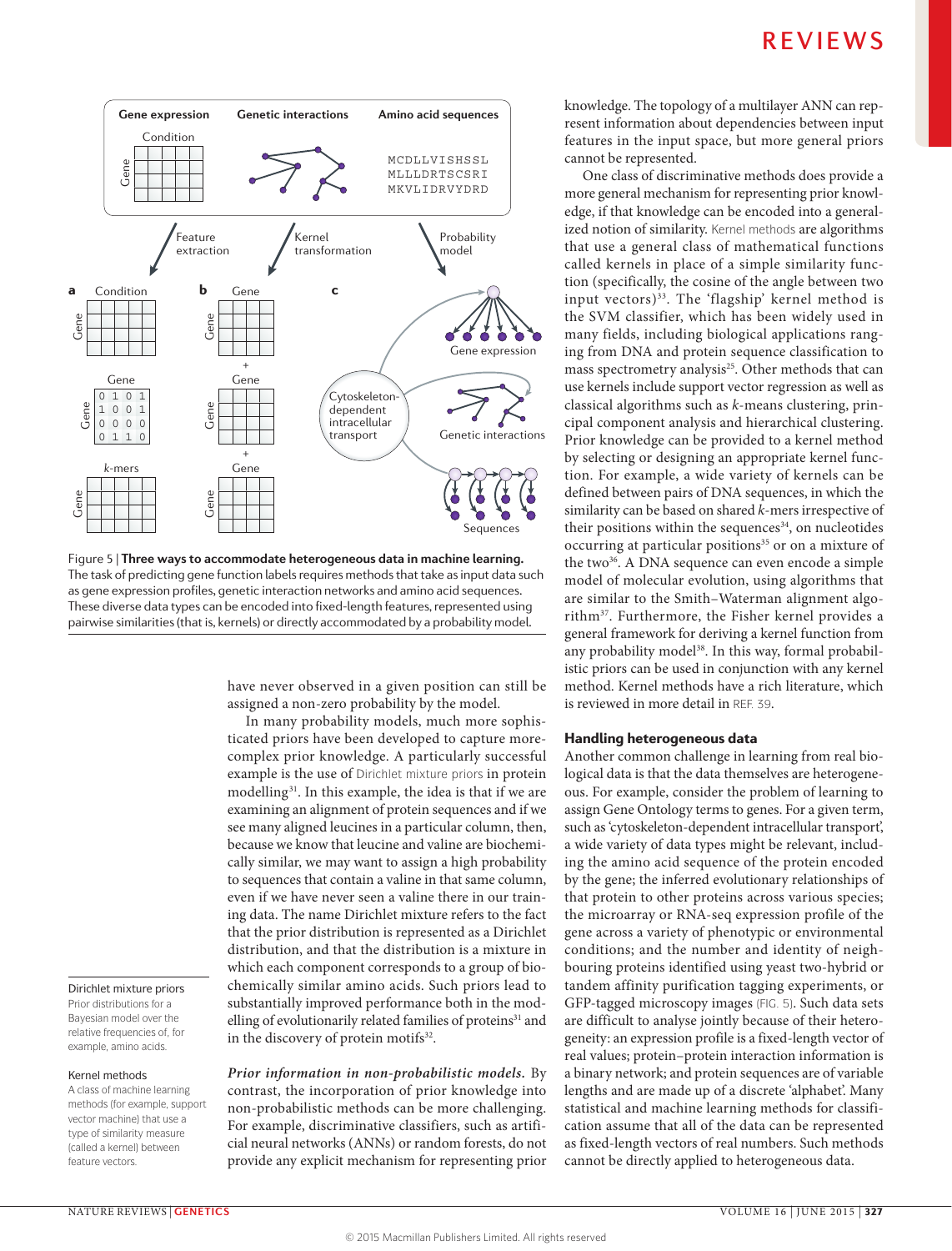The most straightforward way to solve this problem is to transform each type of data into vector format before processing (FIG. 5a). For example, this was the approach taken by Peña-Castillo *et al.*40 in an assessment of methods for predicting gene function in mice. Participating research groups were provided with separate matrices, each representing a single type of data: gene expression, sequence patterns, protein–protein interactions, phenotypes, conservation profiles or disease associations. All matrices shared a common set of rows (one per gene), but the number and meanings of the columns differed from one matrix to the next. For example, gene expression data were represented directly, whereas protein sequence data were represented indirectly through annotations from repositories such as [Pfam](http://pfam.xfam.org/)<sup>41</sup> and [InterPro](http://www.ebi.ac.uk/interpro/)<sup>42</sup>, and protein–protein interactions were represented as square matrices in which entries were the shortest-path lengths between genes.

Alternatively, each type of data can be encoded using a kernel function (FIG. 5b), with one kernel for each data type. Mathematically, the use of kernels is formally equivalent to transforming each data type into a fixed-length vector; however, in the kernel approach the vectors themselves are not always represented explicitly. Instead, the similarity between two data elements — such as amino acid sequences or nodes in a protein–protein interaction network — is encoded in the kernel function. The kernel framework enables more-complex kernels to be defined from combinations of simple kernels. For example, a simple summation of all the kernels for a given pair of genes is itself a kernel function. Furthermore, the kernels themselves can encode prior knowledge by, for example, allowing for statistical dependencies within a given data type but not between data types<sup>43</sup>. Kernels also provide a general framework for automatically learning the relative importance of each type of data relative to a given classification task<sup>44</sup>.

Finally, probability models provide a very different method for handling heterogeneous data. Rather than forcing all the data into a vector representation or requiring that all data be represented using pairwise similarities, a probability model explicitly represents diverse data types in the model itself (FIG. 5c). An early example of this type of approach assigned gene functional labels to yeast genes on the basis of gene expression profiles; physical associations from affinity purification, two-hybrid and direct binding measurements; and genetic associations from synthetic lethality experiments<sup>45</sup>. The authors used a Bayesian network, which is a formal graphical language for representing the joint probability distribution over a set of random variables<sup>46</sup>. Querying the network with respect to the variable representing a particular Gene Ontology label yields the probability that a given gene is assigned that label. In principle, the probabilistic framework enables a Bayesian network to represent any arbitrary data type and carry out joint inference over heterogeneous data types using a single model.

In practice, such inference can be challenging because a joint probability model over heterogeneous data may contain a very large number of trainable parameters. Therefore, an alternative method for handling heterogeneous data in a probability model is to make use of the general probabilistic mechanism for handling prior knowledge by treating one type of data before another. For example, as discussed above, predicting the location on a genome sequence to which a particular transcription factor will bind can be framed as a classification problem and solved using a PSFM. However, *in vivo*, the binding of a transcription factor depends not only on the native affinity of the transcription factor for a given DNA sequence but also on the competitive binding of other molecules. Accordingly, measurements of chromatin accessibility, as provided by assays such as DNase-seq<sup>47</sup>, can offer valuable information about the overall accessibility of a given genomic locus to transcription factor binding. A joint probability model can take this accessibility into account<sup>48,49</sup>, but training such a model can be challenging. The alternative approach uses the DNase-seq data to create a probabilistic prior and applies this prior during the scanning of the PSFM<sup>50</sup>.

#### Feature selection

In any application of machine learning methods, the researcher must decide what data to provide as input to the algorithm. As noted above, this choice provides a method for incorporating prior knowledge into the procedure because the researcher can decide which features of the data are likely to be relevant or irrelevant. For example, consider the problem of training a multiclass classifier to distinguish, on the basis of gene expression measurements, among different types of cancers<sup>51</sup>. Such a classifier could be valuable in two ways. First, the classifier itself could help to establish accurate diagnoses in cases of atypical presentation or histopathology. Second, the model produced during the learning phase could perform feature selection, thus identifying subsets of genes with expression patterns that contribute specifically to different types of cancer. In general, feature selection can be carried out within any supervised learning algorithm, in which the algorithm is given a large set of features (or input variables) and then automatically makes a decision to ignore some or all of the features, focusing on the subset of features that are most relevant to the task at hand.

In practice, it is important to distinguish among three distinct motivations for carrying out feature selection. First, in some cases, we want to identify a very small set of features that yield the best possible classifier. For example, we may want to produce an inexpensive way to identify a disease phenotype on the basis of the measured expression levels of a handful of genes. Such a classifier, if it is accurate enough, might form the basis of an inexpensive clinical assay. Second, we may want to use the classifier to understand the underlying biology<sup>52-54</sup>. In this case, we want the feature selection procedure to identify only the genes with expression levels that are actually relevant to the task at hand in the hope that the corresponding functional annotations or biological pathways might provide

## variables as a network.

Bayesian network A representation of a probability distribution that specifies the structure of dependencies between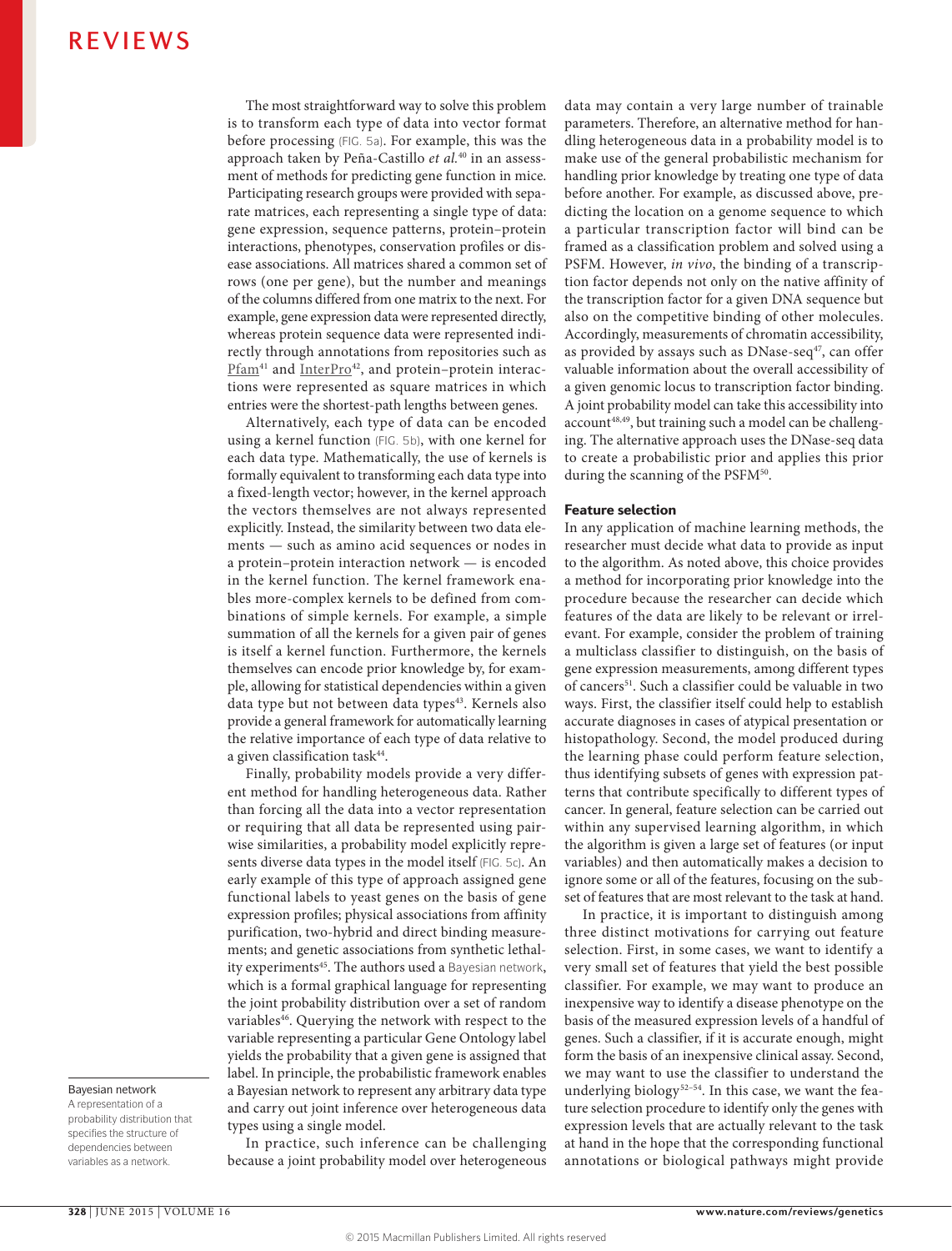insights into the aetiology of disease. Third, we often simply want to train the most accurate possible classifier<sup>55</sup>. In this case, we hope that the feature selection enables the classifier to identify and eliminate noisy or redundant features. Researchers are often disappointed to find that feature selection cannot optimally perform more than one of these three tasks simultaneously.

Feature selection is especially important in the third case because the analysis of high-dimensional data sets, including genomic, epigenomic, proteomic or metabolomic data sets, suffers from the curse of dimensionality<sup>56</sup> — the general observation that many types of analysis become more difficult as the number of input dimensions (that is, data measurements) grows very large. For example, as the number of data features that are provided as input to a machine learning classifier grows, it is increasingly likely that, by chance, one feature perfectly separates the training examples into positive and negative classes. This phenomenon leads to good performance on the training data but poor generalization to data that were not used in training owing to overfitting of the model to the training data. Feature selection methods and dimensionality reduction techniques, such as principal component analysis or multidimensional scaling, aim to solve this problem by projecting the data from higher to lower dimensions.

#### Curse of dimensionality

The observation that analysis can sometimes become more difficult as the number of features increases, particularly because overfitting becomes more likely.

#### Overfitting

A common pitfall in machine learning analysis that occurs when a complex model is trained on too few data points and becomes specific to the training data, resulting in poor performance on other data.

#### Label skew

A phenomenon in which two labels in a supervised learning problem are present at different frequencies.

#### Sensitivity

(Also known as recall). The fraction of positive examples identified; it is given by the number of positive predictions that are correct divided by the total number of positive examples.

#### Precision

The fraction of positive predictions that are correct; it is given by the number of positive predictions that are correct divided by the total number of positive predictions.

#### Precision-recall curve

For a binary classifier applied to a given data set, a curve that plots precision (*y* axis) versus recall (*x* axis) for a variety of classification thresholds.

Imbalanced class sizes

A common stumbling block in many applications of machine learning to genomics is the large imbalance (or label skew) in the relative sizes of the groups being classified. For example, suppose one is trying to use a discriminative machine learning method to predict the locations of enhancers in the genome. Starting with a set of 641 known enhancers, the genome can be broken up into 1,000-bp segments and each segment assigned a label ('enhancer' or 'not enhancer') on the basis of whether it overlaps with a known enhancer. This procedure produces 1,711 positive examples and around 3,000,000 negative examples — 2,000 times as many negative examples as positive examples. Unfortunately, most software cannot handle 3,000,000 examples.

The most straightforward solution to this problem is to select a random, smaller subset of the data. However, in the case of enhancer prediction, selecting 50,000 examples at random results in 49,971 negative examples and only 28 positive examples. This number of positive examples is far too small to train an accurate classifier. To demonstrate this problem, we simulated 93 noisy ChIP–seq assays using a Gaussian model for enhancers and background positions based on data produced by the ENCODE Consortium<sup>57</sup>. We trained a logistic regression classifier to distinguish between enhancers and non-enhancers on the basis of these data. The overall accuracy of the predictions (that is, the percentage of predictions that were correct) was 99.9%. Although this seems good, accuracy is not an appropriate measure with which to evaluate performance in this setting because a null classifier that simply predicts everything to be non-enhancers achieves nearly the same accuracy.

In this context, it is more appropriate to separately evaluate sensitivity (that is, the fraction of enhancers detected) and precision (that is, the percentage of predicted enhancers that are truly enhancers). The balanced classifier described above has a high precision (>99.9%) but a very low sensitivity of 0.5%. The behaviour of the classifier can be improved by using all of the enhancers for training and then picking a random set of 49,000 non-enhancer positions as negative training examples. However, balancing the classes in this way results in the classifier learning to reproduce this artificially balanced ratio. The resulting classifier achieves much higher sensitivity (81%) but very poor precision (40%); thus, this classifier is not useful for finding enhancers that can be validated experimentally.

It is possible to trade off sensitivity and precision while retaining the training power of a balanced training set by placing weights on the training examples. In the case of enhancer prediction, we used the balanced training set, but during training we weighted each negative example 36 times more than a positive example. Doing so results in an excellent sensitivity of 53% with a precision of 95%.

In general, the most appropriate performance measure depends on the intended application of the classifier. For problems such as identifying which tissue a given cell comes from, it may be equally important to identify rare and abundant tissues, and so the overall number of correct predictions may be the most informative measure of performance. In other problems, such as enhancer detection, predictions in one class may be more important than predictions in another. For example, if positive predictions will be published, the most appropriate measure may be the sensitivity among a set of predictions with a predetermined precision (for example, 95%). A wide variety of performance measures are used in practice, including the  $F_1$  measure, the receiver operating characteristic curve and the precision-recall curve<sup>58,59</sup>, among others<sup>60</sup>. Machine learning classifiers perform best when they are optimized for a realistic performance measure.

#### Handling missing data

Machine learning analysis can often be complicated by missing data values. Missing values can come from various sources, such as defective cells in a gene expression microarray, 'unmappable' genome positions in a functional genomic assay or measurements that are unreliable because they saturate the detection limits of an instrument. Missing data values can be divided into two types: values that are missing at random or for reasons that are unrelated to the task at hand (such as defective microarray cells), and values that, when absent, provide information about the task at hand (such as saturated detectors). The presence or absence of values of the latter type is usually best incorporated directly into the model.

The simplest way to deal with data that are missing at random is to impute the missing values<sup>61</sup>. This can be done either with a very simple strategy, such as replacing all of the missing values with zero, or with a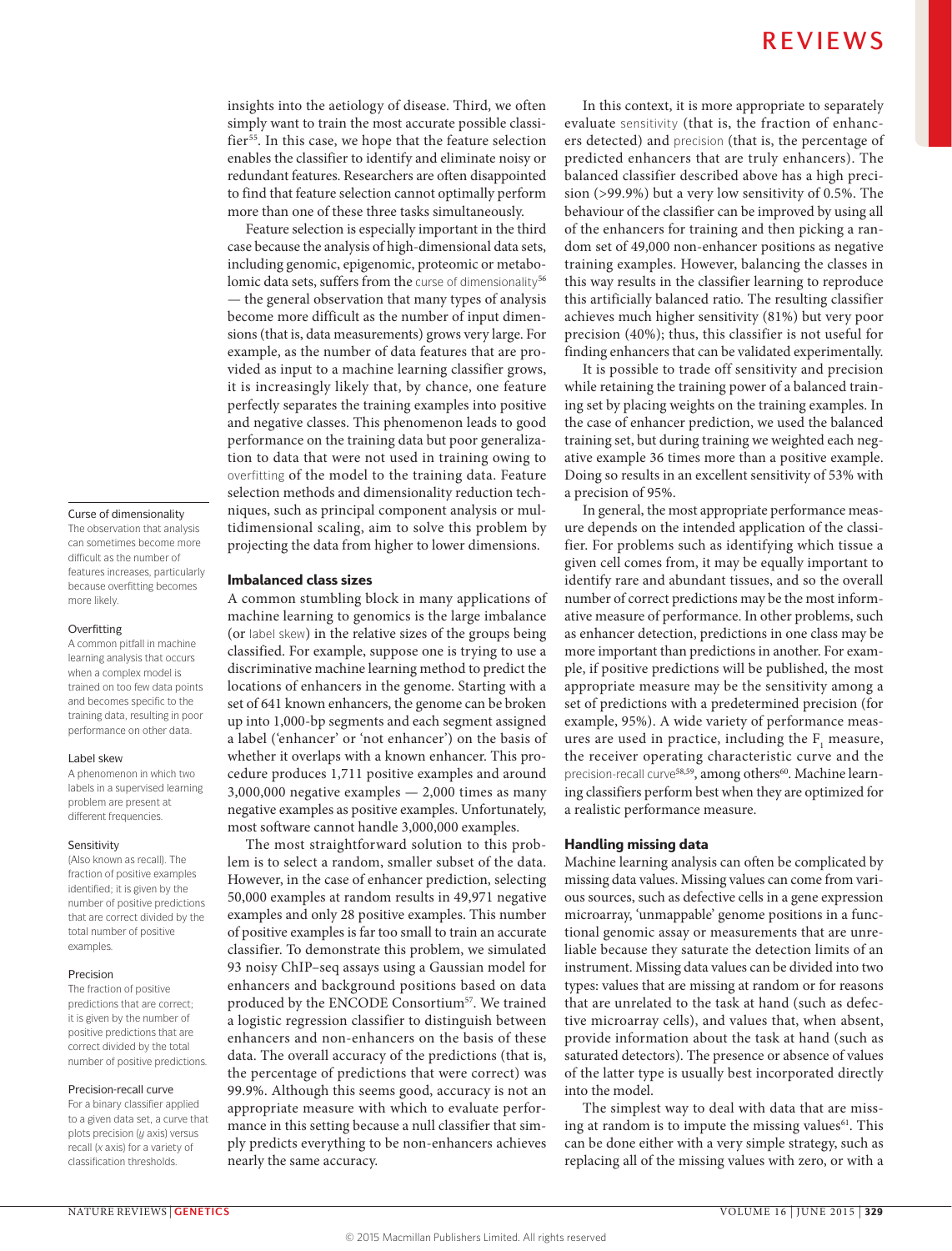

**Nature Reviews** | **Genetics** infer each relationship in a network separately, such as by Figure 6 | **Inferring network structure.** Methods that computing the correlation between each pair, can be confounded by indirect relationships. Methods that infer the network as a whole can identify only direct relationships. Inferring the direction of causality inherent in networks is generally more challenging than inferring the network structure<sup>68</sup>; as a result, many network inference methods, such as Gaussian graphical model learning, infer only the network.

more sophisticated strategy. For example, Troyanskaya *et al.*62 used the correlations between data values to impute missing microarray values. For each target gene expression profile, the authors found the 10 expression profiles showing the greatest similarity to the target profile, and they replaced each missing value in the target profile with an average of the values in the similar profiles. Imputing data points this way can be used as a pre-processing step for any other analysis, but downstream analyses are 'blind' to this information and cannot make use of either the fact that a data point is missing or the added uncertainty that results from missing data values.

Another method for dealing with missing data is to include in the model information about the 'missingness' of each data point. For example, Kircher *et al.*<sup>63</sup> aimed to predict the deleteriousness of mutations based on functional genomic data. The functional genomic data provided a feature vector associated with each mutation, but some of these features were missing. Therefore, for each feature, the authors added a Boolean feature that indicated whether the corresponding feature value was present. The missing values themselves were then replaced with zeroes. A sufficiently sophisticated model will be able to learn the pattern that determines the relationship between the feature and the presence or absence indicator. An advantage of this approach to handling missing data is that it is applicable regardless of whether the absence of a data point is significant — if it is not, the model will learn to ignore the absence indicator.

Finally, probability models can explicitly model missing data by considering all the potential missing values. For example, this approach was used by Hoffman *et al.*<sup>21</sup> to analyse functional genomic data, which contain missing values due to 'mappability' issues from short-read sequencing data. The probability model provides an annotation by assigning a label to each position across the genome and modelling the probability of observing a certain value given this label. Missing data points are handled by summing over all possibilities for that random variable in the model. This approach, called marginalization, represents the case in which a particular variable is unobserved. However, marginalization is only appropriate when data points are missing for reasons that are unrelated to the task at hand. When the presence or absence of a data point is likely to be correlated with the values themselves, incorporating presence or absence explicitly into the model is more appropriate.

#### Modelling dependence among examples

So far, we have focused on machine learning tasks that involve sets of independent instances of a common pattern. However, in some domains, individual entities, such as genes, are not independent, and the relationships among them are important. By inferring such relationships, it is possible to integrate many examples into a meaningful network. Such a network might represent physical interactions among proteins, regulatory interactions between genes or symbiosis between microorganisms. Networks are useful both for understanding the biological relationships between entities and as input into a downstream analysis that makes use of these relationships.

The most straightforward way to infer the relationships among examples is to consider each pair independently. In this case, the problem of network learning is reduced to a normal machine learning problem, defined on pairs of individuals rather than individual examples. Qiu *et al.*64 used an SVM classifier to predict, using data such as protein sequences and cellular localization, whether a given pair of proteins physically interact.

A downside of any approach that considers each relationship independently is that such methods cannot take into account the confounding effects of indirect relationships (FIG. 6). For example, in the case of gene regulation, an independent model cannot infer whether a pair of genes directly regulate each other or whether they are both regulated by a third gene. Such spurious inferred relationships, called transitive relationships, can be removed by methods that infer the graph as a whole. For example, Friedman et al.<sup>65</sup> inferred a Bayesian network on gene expression data that models which genes regulate each other. Such a network includes only direct effects and models indirect correlations through multiple-hop paths in the network. Therefore, methods that infer a network as a whole are more biologically interpretable because they remove these indirect correlations; a large number of such methods have been described and reviewed elsewhere<sup>66,67</sup>.

#### **Conclusions**

On the one hand, machine learning methods, which are most effective in the analysis of large, complex data sets, are likely to become ever more important to genomics as more large data sets become available through international collaborative projects, such as the [1000 Genomes](http://www.1000genomes.org)  [Project,](http://www.1000genomes.org) the [100,000 Genomes Project,](http://www.genomicsengland.co.uk) ENCODE, the Roadmap Epigenomics Project and the US National

#### Marginalization

A method for handling missing data points by summing over all possibilities for that random variable in the model.

#### Transitive relationships

An observed correlation between two features that is caused by direct relationships between these two features and a third feature.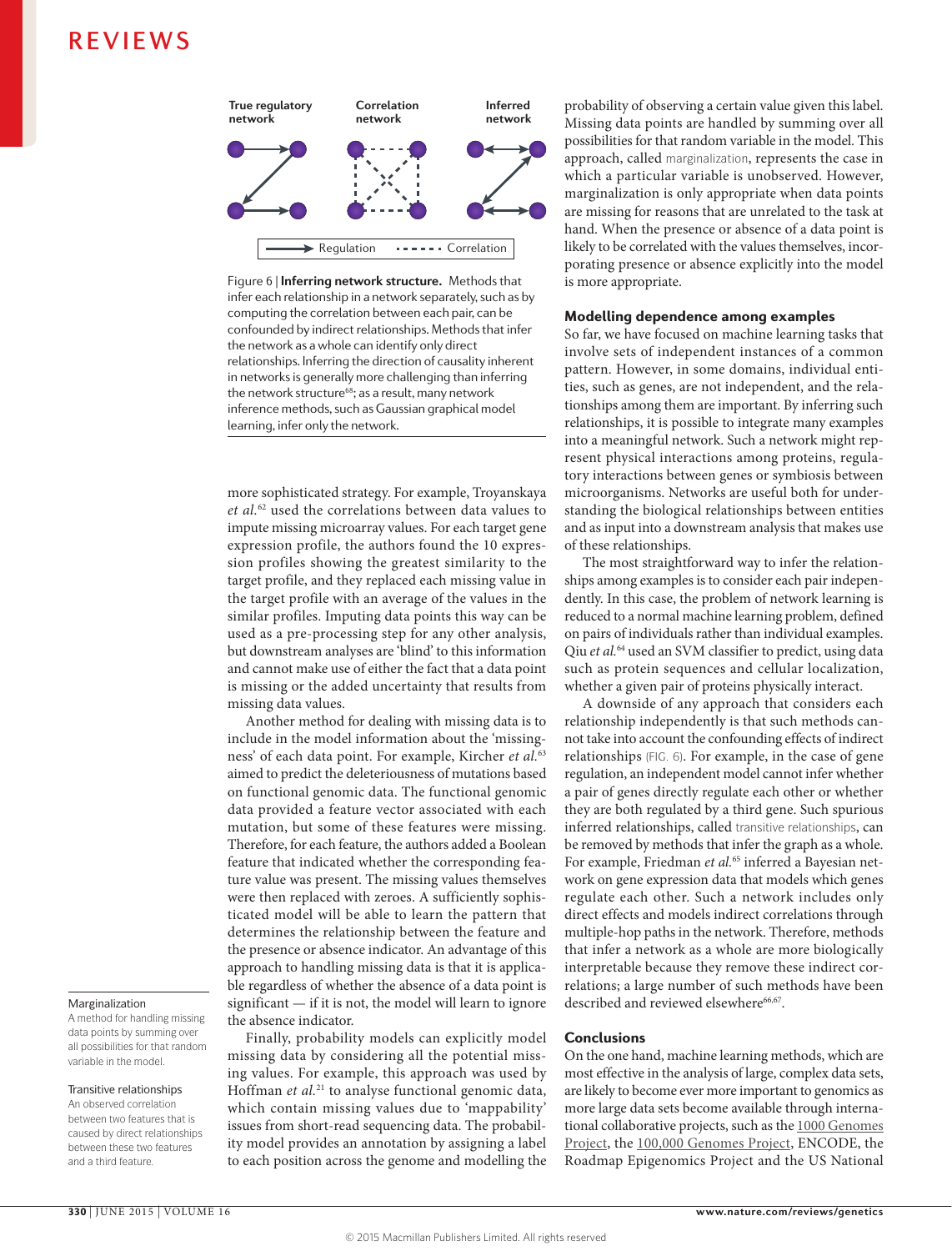Institutes of Health's [4D Nucleome](https://commonfund.nih.gov/4Dnucleome/index) Initiative. On the other hand, even in the presence of massive amounts of data, machine learning techniques are not generally useful when applied in an arbitrary manner. In practice, achieving good performance from a machine learning method usually requires theoretical and practical knowledge of both machine learning methodology and the particular research application area. As new technologies for generating large genomic and proteomic data sets emerge — pushing beyond DNA sequencing to mass spectrometry, flow cytometry and high-resolution imaging methods — demand will increase not only for new machine learning methods but also for experts that are capable of applying and adapting them to big data sets. In this sense, both machine learning itself and scientists proficient in these applications are likely to become increasingly important to advancing genetics and genomics.

- 1. Mitchell, T. *Machine Learning* (McGraw-Hill, 1997). **This book provides a general introduction to machine learning that is suitable for undergraduate or graduate students.**
- 2. Ohler, W., Liao, C., Niemann, H. & Rubin, G. M. Computational analysis of core promoters in the *Drosophila* genome. *Genome Biol.* **3**, RESEARCH0087 (2002).
- 3. Degroeve, S., Baets, B. D., de Peer, Y. V. & Rouzé, P. Feature subset selection for splice site prediction. *Bioinformatics* **18**, S75–S83 (2002).
- 4. Bucher, P. Weight matrix description of four eukaryotic RNA polymerase II promoter elements derived from 502 unrelated promoter sequences. *J. Mol. Biol.* **4**, 563–578 (1990).
- 5. Heintzman, N. *et al.* Distinct and predictive chromatin signatures of transcriptional promoters and enhancers in the human genome. *Nature Genet.* **39**, 311–318 (2007).
- 6. Segal, E. *et al.* A genomic code for nucleosome
- positioning. *Nature* **44**, 772–778 (2006). 7. Picardi, E. & Pesole, G. Computational methods for ab initio and comparative gene finding. *Methods Mol. Biol.* **609**, 269–284 (2010).
- 8. Ashburner, M. *et al.* Gene ontology: tool for the unification of biology. *Nature Genet.* **25**, 25–29 (2000).
- 9. Fraser, A. G. & Marcotte, E. M. A probabilistic view of gene function. *Nature Genet.* **36**, 559–564 (2004).
- 10. Beer, M. A. & Tavazoie, S. Predicting gene expression from sequence. *Cell* **117**, 185–198 (2004).
- 11. Karlic, R., R. Chung, H., Lasserre, J., Vlahovicek, K. & Vingron, M. Histone modification levels are predictive for gene expression. *Proc. Natl Acad. Sci. USA* **107**, 2926–2931 (2010).
- 12. Ouyang, Z., Zhou, Q. & Wong, H. W. ChIP–seq of transcription factors predicts absolute and differential gene expression in embryonic stem cells. *Proc. Natl Acad. Sci. USA* **106**, 21521–21526 (2009).
- 13. Friedman, N. Inferring cellular networks using probabilistic graphical models. *Science* **303**, 799–805 (2004).
- 14. Hastie, T., Tibshirani, R. & Friedman, J. *The Elements of Statistical Learning: Data Mining, Inference and Prediction* (Springer, 2001). **This book provides an overview of machine learning that is suitable for students with a strong background in statistics.**
- 15. Hamelryck, T. Probabilistic models and machine learning in structural bioinformatics. *Stat. Methods Med. Res.* **18**, 505–526 (2009).
- 16. Swan, A. L., Mobasheri, A., Allaway, D., Liddell, S. & Bacardit, J. Application of machine learning to proteomics data: classification and biomarker identification in postgenomics biology. *OMICS* **17**, 595–610 (2013).
- 17. Upstill-Goddard, R., Eccles, D., Fliege, J. & Collins, A. Machine learning approaches for the discovery of gene–gene interactions in disease data. *Brief.*
- *Bioinform.* **14**, 251–260 (2013). 18. Yip, K. Y., Cheng, C. & Gerstein, M. Machine learning and genome annotation: a match meant to be? *Genome Biol.* **14**, 205 (2013).
- 19. Day, N., Hemmaplardh, A., Thurman, R. E., Stamatoyannopoulos, J. A. & Noble, W. S. Unsupervised segmentation of continuous genomic data. *Bioinformatics* **23**, 1424–1426 (2007).
- 20. Ernst, J. & Kellis, M. ChromHMM: automating chromatin-state discovery and characterization. *Nature Methods* **9**, 215–216 (2012). **This study applies an unsupervised hidden Markov model algorithm to analyse genomic assays such as ChIP–seq and DNase-seq in order to identify new classes of functional elements and new instances of existing functional element types.**
- 21. Hoffman, M. M. *et al.* Unsupervised pattern discovery in human chromatin structure through genomic segmentation. *Nature Methods* **9**, 473–476 (2012).
- 22. Chapelle, O., Schölkopf, B. & Zien, A. (eds) *Semisupervised Learning* (MIT Press, 2006).
- 23. Stamatoyannopoulos, J. A. Illuminating eukaryotic transcription start sites. *Nature Methods* **7**, 501–503  $(2010)$
- 24. Boser, B. E., Guyon, I. M. & Vapnik, V. N. in *A Training Algorithm for Optimal Margin Classifiers* (ed. Haussler, D.) 144–152 (ACM Press, 1992). **This paper was the first to describe the SVM, a type of discriminative classification algorithm.**
- 25. Noble, W. S. What is a support vector machine? *Nature Biotech.* **24**, 1565–1567 (2006). **This paper describes a non-mathematical introduction to SVMs and their applications to life science research.**
- 26. Ng, A. Y. & Jordan, M. I. *Advances in Neural Information Processing Systems* (eds Dietterich, T. *et al.*) (MIT Press, 2002).
- 27. Jordan, M. I. Why the logistic function? a tutorial discussion on probabilities and neural networks. *Computational Cognitive Science Technical Report*  9503 [online], http://www.ics.uci.edu/ ~ dramanan/ [teaching/ics273a\\_winter08/homework/jordan\\_logistic.](http://www.ics.uci.edu/~dramanan/teaching/ics273a_winter08/homework/jordan_logistic.pdf) [pdf](http://www.ics.uci.edu/~dramanan/teaching/ics273a_winter08/homework/jordan_logistic.pdf) (1995).
- 28. Wolpert, D. H. & Macready, W. G. No free lunch theorems for optimization. *IEEE Trans. Evol. Comput.***1**, 67–82 (1997).
- **This paper provides a mathematical proof that no single machine learning method can perform best on all possible learning problems.** 29. Yip, K. Y. *et al.* Classification of human genomic
- regions based on experimentally determined binding sites of more than 100 transcription-related factors. *Genome Biol.* **13**, R48 (2012).
- 30. Urbanowicz, R. J., Granizo-Mackenzie, D. & Moore, J. H. in *Proceedings of the Parallel Problem Solving From Nature* 266–275 (Springer, 2012).
- 31. Brown, M. *et al.* in *Proceedings of the Third International Conference on Intelligent Systems for Molecular Biology* (ed. Rawlings, C.) 47–55 (AAAI Press, 1993).
- 32. Bailey, T. L. & Elkan, C. P. in *Proceedings of the Third International Conference on Intelligent Systems for Molecular Biology* (eds Rawlings, C. *et al.*) 21–29 (AAAI Press, 1995).
- 33. Schölkopf, B. & Smola, A. *Learning with Kernels* (MIT Press, 2002).
- 34. Leslie, C. *et al.* (eds) *Proceedings of the Pacific Symposium on Biocomputing* (World Scientific, 2002).
- 35. Rätsch, G. & Sonnenburg, S. in *Kernel Methods in Computational Biology* (eds Schölkopf, B. *et al.*) 277–298 (MIT Press, 2004).
- 36. Zien, A. *et al.* Engineering support vector machine kernels that recognize translation initiation sites. *Bioinformatics* **16**, 799–807 (2000).
- 37. Saigo, H., Vert, J.-P. & Akutsu, T. Optimizing amino acid substitution matrices with a local alignment kernel. *BMC Bioinformatics* **7**, 246 (2006). 38. Jaakkola, T. & Haussler, D. *Advances in Neural*
- *Information Processing Systems 11* (Morgan Kauffmann, 1998).
- 39. Shawe-Taylor, J. & Cristianini, N. *Kernel Methods for Pattern Analysis* (Cambridge Univ. Press, 2004). **This textbook describes kernel methods, including a detailed mathematical treatment that is suitable for quantitatively inclined graduate students.**
- 40. Peña-Castillo, L. *et al.* A critical assessment of *M. musculus* gene function prediction using integrated genomic evidence. *Genome Biol.* **9**, S2 (2008). 41. Sonnhammer, E., Eddy, S. & Durbin, R. Pfam: a
- comprehensive database of protein domain families based on seed alignments. *Proteins* **28**, 405–420 (1997).
- 42. Apweiler, R. *et al.* The InterPro database, an integrated documentation resource for protein families, domains and functional sites. *Nucleic Acids Res.* **29**, 37–40 (2001).
- 43. Pavlidis, P., Weston, J., Cai, J. & Noble, W. S. Learning gene functional classifications from multiple data types. *J. Computat. Biol.* **9**, 401–411 (2002).
- 44. Lanckriet, G. R. G., Bie, T. D., Cristianini, N., Jordan, M. I. & Noble, W. S. A statistical framework for genomic data fusion. *Bioinformatics* **20**, 2626–2635 (2004).
- 45. Troyanskaya, O. G., Dolinski, K., Owen, A. B., Altman, R. B. & Botstein, D. A. Bayesian framework for combining heterogeneous data sources for gene function prediction (in *Saccharomyces cerevisiae*). *Proc. Natl Acad. Sci. USA* **100**, 8348–8353 (2003).
- 46. Pearl, J. *Probabilistic Reasoning in Intelligent Systems: Networks of Plausible Inference* (Morgan Kaufmann, 1998).

#### **This textbook on probability models for machine learning is suitable for undergraduates or graduate students.**

- 47. Song, L. & Crawford, G. E. DNase-seq: a highresolution technique for mapping active gene regulatory elements across the genome from mammalian cells. *Cold Spring Harbor Protoc.* **2**, pdb.prot5384 (2010).
- 48. Wasson, T. & Hartemink, A. J. An ensemble model of competitive multi-factor binding of the genome. *Genome Res.* **19**, 2102–2112 (2009).
- 49. Pique-Regi, R. *et al.* Accurate inference of transcription factor binding from DNA sequence and chromatin accessibility data. *Genome Res.* **21**, 447–455 (2011).
- 50. Cuellar-Partida, G. *et al.* Epigenetic priors for identifying active transcription factor binding sites. *Bioinformatics* **28**, 56–62 (2011).
- 51. Ramaswamy, S. *et al.* Multiclass cancer diagnosis using tumor gene expression signatures. *Proc. Natl Acad. Sci. USA* **98**, 15149–15154 (2001).
- 52. Glaab, E., Bacardit, J., Garibaldi, J. M. & Krasnogor, N. Using rule-based machine learning for candidate disease gene prioritization and sample classification of cancer gene expression data. *PLoS ONE* **7**, e39932 (2012).
- 53. Tibshirani, R. J. Regression shrinkage and selection via the lasso. *J. R. Statist. Soc. B* **58**, 267–288 (1996). **This paper was the first to describe the technique**

#### **known as lasso (or** *L***1 regularization), which performs feature selection in conjunction with learning.**

- Urbanowicz, R. J., Granizo-Mackenzie, A. & Moore, J. H. An analysis pipeline with statistical and visualization-guided knowledge discovery for Michigan-style learning classifier systems. *IEEE Comput. Intell. Mag.* **7**, 35–45 (2012).
- 55. Tikhonov, A. N. On the stability of inverse problems. *Dokl. Akad. Nauk SSSR* **39**, 195–198 (1943). **This paper was the first to describe the now-ubiquitous method known as** *L***2 regularization or ridge regression.**
- 56. Keogh, E. & Mueen, A. *Encyclopedia of Machine Learning* (Springer, 2011).
- 57. ENCODE Project Consortium. An integrated encyclopedia of DNA elements in the human genome. *Nature* **489**, 57–74 (2012).
- 58. Manning, C. D. & Schütze, H. *Foundations of Statistical Natural Language Processing* (MIT Press, 1999).
- 59. Davis, J. & Goadrich, M. *Proceedings of the International Conference on Machine Learning* (ACM, 2006). **This paper provides a succinct introduction to**

**precision-recall and receiver operating characteristic curves, and details under which scenarios these approaches should be used.**